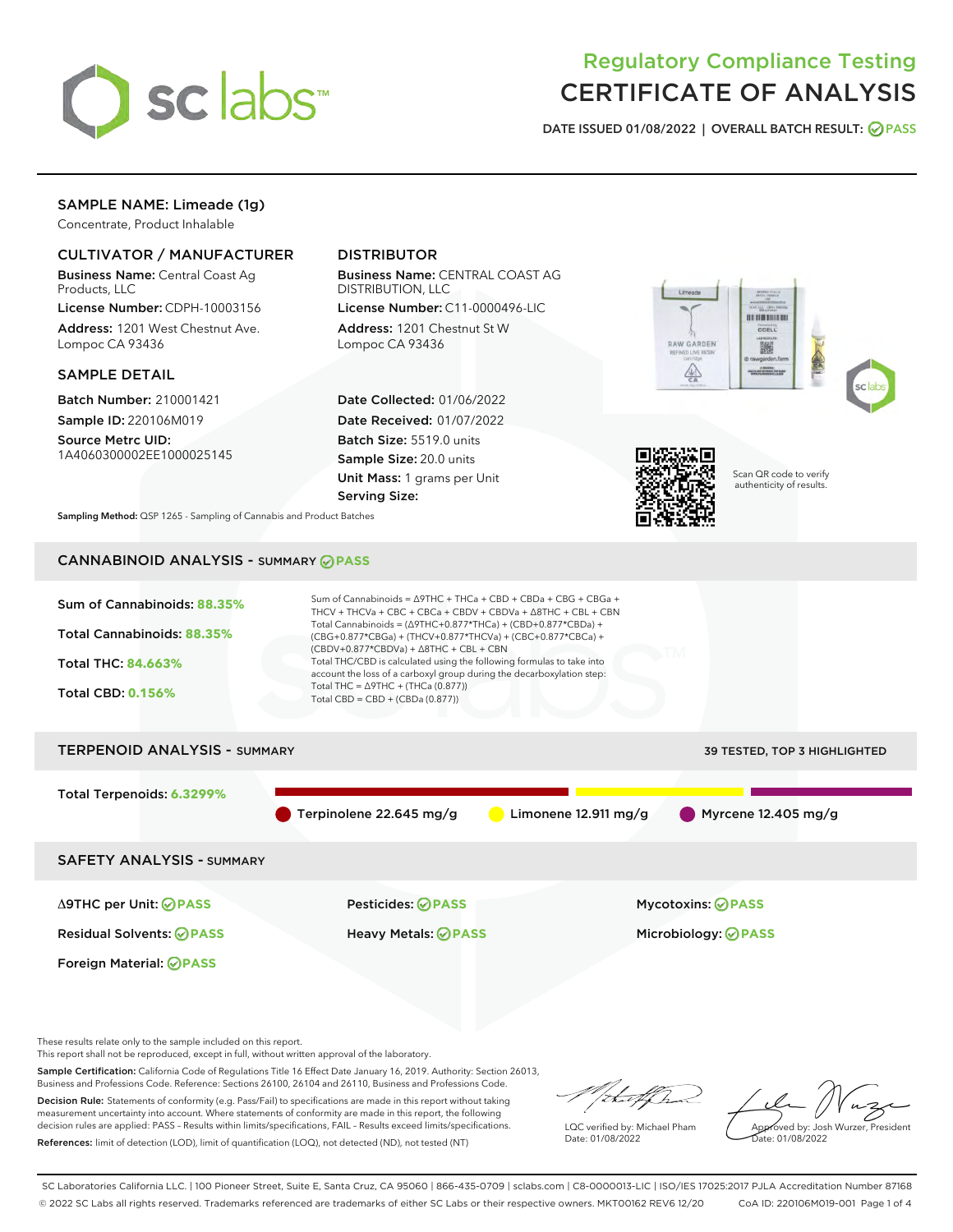



LIMEADE (1G) | DATE ISSUED 01/08/2022 | OVERALL BATCH RESULT:  $\bigcirc$  PASS

#### CANNABINOID TEST RESULTS - 01/07/2022 2 PASS

Tested by high-performance liquid chromatography with diode-array detection (HPLC-DAD). **Method:** QSP 1157 - Analysis of Cannabinoids by HPLC-DAD

#### TOTAL CANNABINOIDS: **88.35%**

Total Cannabinoids (Total THC) + (Total CBD) + (Total CBG) + (Total THCV) + (Total CBC) + (Total CBDV) + ∆8THC + CBL + CBN

TOTAL THC: **84.663%** Total THC (∆9THC+0.877\*THCa)

TOTAL CBD: **0.156%**

Total CBD (CBD+0.877\*CBDa)

TOTAL CBG: 2.614% Total CBG (CBG+0.877\*CBGa)

TOTAL THCV: 0.55% Total THCV (THCV+0.877\*THCVa)

TOTAL CBC: ND Total CBC (CBC+0.877\*CBCa)

TOTAL CBDV: ND Total CBDV (CBDV+0.877\*CBDVa)

| <b>COMPOUND</b>            | LOD/LOQ<br>(mg/g) | <b>MEASUREMENT</b><br><b>UNCERTAINTY</b><br>(mg/g) | <b>RESULT</b><br>(mg/g) | <b>RESULT</b><br>(%) |
|----------------------------|-------------------|----------------------------------------------------|-------------------------|----------------------|
| <b>A9THC</b>               | 0.06 / 0.26       | ±29.124                                            | 846.63                  | 84.663               |
| <b>CBG</b>                 | 0.06/0.19         | ±1.030                                             | 26.14                   | 2.614                |
| <b>THCV</b>                | 0.1 / 0.2         | ±0.27                                              | 5.5                     | 0.55                 |
| <b>CBN</b>                 | 0.1 / 0.3         | ±0.17                                              | 2.6                     | 0.26                 |
| <b>CBD</b>                 | 0.07/0.29         | ±0.072                                             | 1.56                    | 0.156                |
| $\triangle$ 8THC           | 0.1 / 0.4         | ±0.09                                              | 1.1                     | 0.11                 |
| <b>THCa</b>                | 0.05/0.14         | N/A                                                | <b>ND</b>               | <b>ND</b>            |
| <b>THCVa</b>               | 0.07/0.20         | N/A                                                | <b>ND</b>               | <b>ND</b>            |
| <b>CBDa</b>                | 0.02/0.19         | N/A                                                | <b>ND</b>               | <b>ND</b>            |
| <b>CBDV</b>                | 0.04/0.15         | N/A                                                | <b>ND</b>               | <b>ND</b>            |
| <b>CBDVa</b>               | 0.03/0.53         | N/A                                                | <b>ND</b>               | <b>ND</b>            |
| <b>CBGa</b>                | 0.1/0.2           | N/A                                                | <b>ND</b>               | <b>ND</b>            |
| <b>CBL</b>                 | 0.06 / 0.24       | N/A                                                | <b>ND</b>               | <b>ND</b>            |
| <b>CBC</b>                 | 0.2 / 0.5         | N/A                                                | <b>ND</b>               | <b>ND</b>            |
| <b>CBCa</b>                | 0.07 / 0.28       | N/A                                                | <b>ND</b>               | <b>ND</b>            |
| <b>SUM OF CANNABINOIDS</b> |                   |                                                    | 883.5 mg/g              | 88.35%               |

#### **UNIT MASS: 1 grams per Unit**

| ∆9THC per Unit                         | 1120 per-package limit | 846.63 mg/unit | <b>PASS</b> |
|----------------------------------------|------------------------|----------------|-------------|
| <b>Total THC per Unit</b>              |                        | 846.63 mg/unit |             |
| <b>CBD per Unit</b>                    |                        | $1.56$ mg/unit |             |
| <b>Total CBD per Unit</b>              |                        | $1.56$ mg/unit |             |
| <b>Sum of Cannabinoids</b><br>per Unit |                        | 883.5 mg/unit  |             |
| <b>Total Cannabinoids</b><br>per Unit  |                        | 883.5 mg/unit  |             |

# TERPENOID TEST RESULTS - 01/08/2022

Terpene analysis utilizing gas chromatography-flame ionization detection (GC-FID). **Method:** QSP 1192 - Analysis of Terpenoids by GC-FID

| <b>COMPOUND</b>         | LOD/LOQ<br>(mg/g) | <b>MEASUREMENT</b><br><b>UNCERTAINTY</b><br>(mg/g) | <b>RESULT</b><br>(mg/g)                          | <b>RESULT</b><br>(%) |
|-------------------------|-------------------|----------------------------------------------------|--------------------------------------------------|----------------------|
| Terpinolene             | 0.008 / 0.026     | ±0.4642                                            | 22.645                                           | 2.2645               |
| Limonene                | 0.005 / 0.016     | ±0.1846                                            | 12.911                                           | 1.2911               |
| <b>Myrcene</b>          | 0.008 / 0.025     | ±0.1600                                            | 12.405                                           | 1.2405               |
| $\beta$ Pinene          | 0.004 / 0.014     | ±0.0345                                            | 2.999                                            | 0.2999               |
| $\beta$ Caryophyllene   | 0.004 / 0.012     | ±0.0920                                            | 2.584                                            | 0.2584               |
| $\alpha$ Pinene         | 0.005 / 0.017     | ±0.0187                                            | 2.179                                            | 0.2179               |
| Ocimene                 | 0.011 / 0.038     | ±0.0503                                            | 1.568                                            | 0.1568               |
| Linalool                | 0.009 / 0.032     | ±0.0399                                            | 1.051                                            | 0.1051               |
| $\alpha$ Phellandrene   | 0.006 / 0.020     | ±0.0117                                            | 0.860                                            | 0.0860               |
| 3 Carene                | 0.005 / 0.018     | ±0.0098                                            | 0.690                                            | 0.0690               |
| $\alpha$ Terpinene      | 0.005 / 0.017     | ±0.0096                                            | 0.641                                            | 0.0641               |
| $\alpha$ Humulene       | 0.009/0.029       | ±0.0186                                            | 0.580                                            | 0.0580               |
| <b>Terpineol</b>        | 0.016 / 0.055     | ±0.0340                                            | 0.553                                            | 0.0553               |
| Fenchol                 | 0.010 / 0.034     | ±0.0214                                            | 0.552                                            | 0.0552               |
| $\gamma$ Terpinene      | 0.006 / 0.018     | ±0.0071                                            | 0.413                                            | 0.0413               |
| Camphene                | 0.005 / 0.015     | ±0.0024                                            | 0.205                                            | 0.0205               |
| trans-ß-Farnesene       | 0.008 / 0.025     | ±0.0052                                            | 0.147                                            | 0.0147               |
| <b>Borneol</b>          | 0.005 / 0.016     | ±0.0032                                            | 0.077                                            | 0.0077               |
| Eucalyptol              | 0.006 / 0.018     | ±0.0016                                            | 0.062                                            | 0.0062               |
| Sabinene                | 0.004 / 0.014     | ±0.0007                                            | 0.059                                            | 0.0059               |
| p-Cymene                | 0.005 / 0.016     | ±0.0010                                            | 0.037                                            | 0.0037               |
| $\alpha$ Bisabolol      | 0.008 / 0.026     | ±0.0020                                            | 0.037                                            | 0.0037               |
| Sabinene Hydrate        | 0.006 / 0.022     | ±0.0011                                            | 0.028                                            | 0.0028               |
| Geraniol                | 0.002 / 0.007     | ±0.0007                                            | 0.016                                            | 0.0016               |
| Citronellol             | 0.003 / 0.010     | N/A                                                | <loq< th=""><th><loq< th=""></loq<></th></loq<>  | <loq< th=""></loq<>  |
| $\alpha$ Cedrene        | 0.005 / 0.016     | N/A                                                | <loq< th=""><th><loq< th=""></loq<></th></loq<>  | <loq< th=""></loq<>  |
| Valencene               | 0.009 / 0.030     | N/A                                                | <loq< th=""><th><loq< th=""></loq<></th></loq<>  | <loq< th=""></loq<>  |
| Nerolidol               | 0.009 / 0.028     | N/A                                                | <loq< th=""><th><loq< th=""></loq<></th></loq<>  | <loq< th=""></loq<>  |
| Guaiol                  | 0.009/0.030       | N/A                                                | <loq< th=""><th><math>&lt;</math>LOQ</th></loq<> | $<$ LOQ              |
| Fenchone                | 0.009 / 0.028     | N/A                                                | ND                                               | <b>ND</b>            |
| (-)-Isopulegol          | 0.005 / 0.016     | N/A                                                | ND                                               | <b>ND</b>            |
| Camphor                 | 0.006 / 0.019     | N/A                                                | ND                                               | ND                   |
| Isoborneol              | 0.004 / 0.012     | N/A                                                | ND                                               | ND                   |
| Menthol                 | 0.008 / 0.025     | N/A                                                | <b>ND</b>                                        | ND                   |
| Nerol                   | 0.003 / 0.011     | N/A                                                | ND                                               | ND                   |
| R-(+)-Pulegone          | 0.003 / 0.011     | N/A                                                | ND                                               | ND                   |
| <b>Geranyl Acetate</b>  | 0.004 / 0.014     | N/A                                                | <b>ND</b>                                        | ND                   |
| Caryophyllene<br>Oxide  | 0.010 / 0.033     | N/A                                                | ND                                               | ND                   |
| Cedrol                  | 0.008 / 0.027     | N/A                                                | <b>ND</b>                                        | ND                   |
| <b>TOTAL TERPENOIDS</b> |                   |                                                    | 63.299 mg/g                                      | 6.3299%              |

SC Laboratories California LLC. | 100 Pioneer Street, Suite E, Santa Cruz, CA 95060 | 866-435-0709 | sclabs.com | C8-0000013-LIC | ISO/IES 17025:2017 PJLA Accreditation Number 87168 © 2022 SC Labs all rights reserved. Trademarks referenced are trademarks of either SC Labs or their respective owners. MKT00162 REV6 12/20 CoA ID: 220106M019-001 Page 2 of 4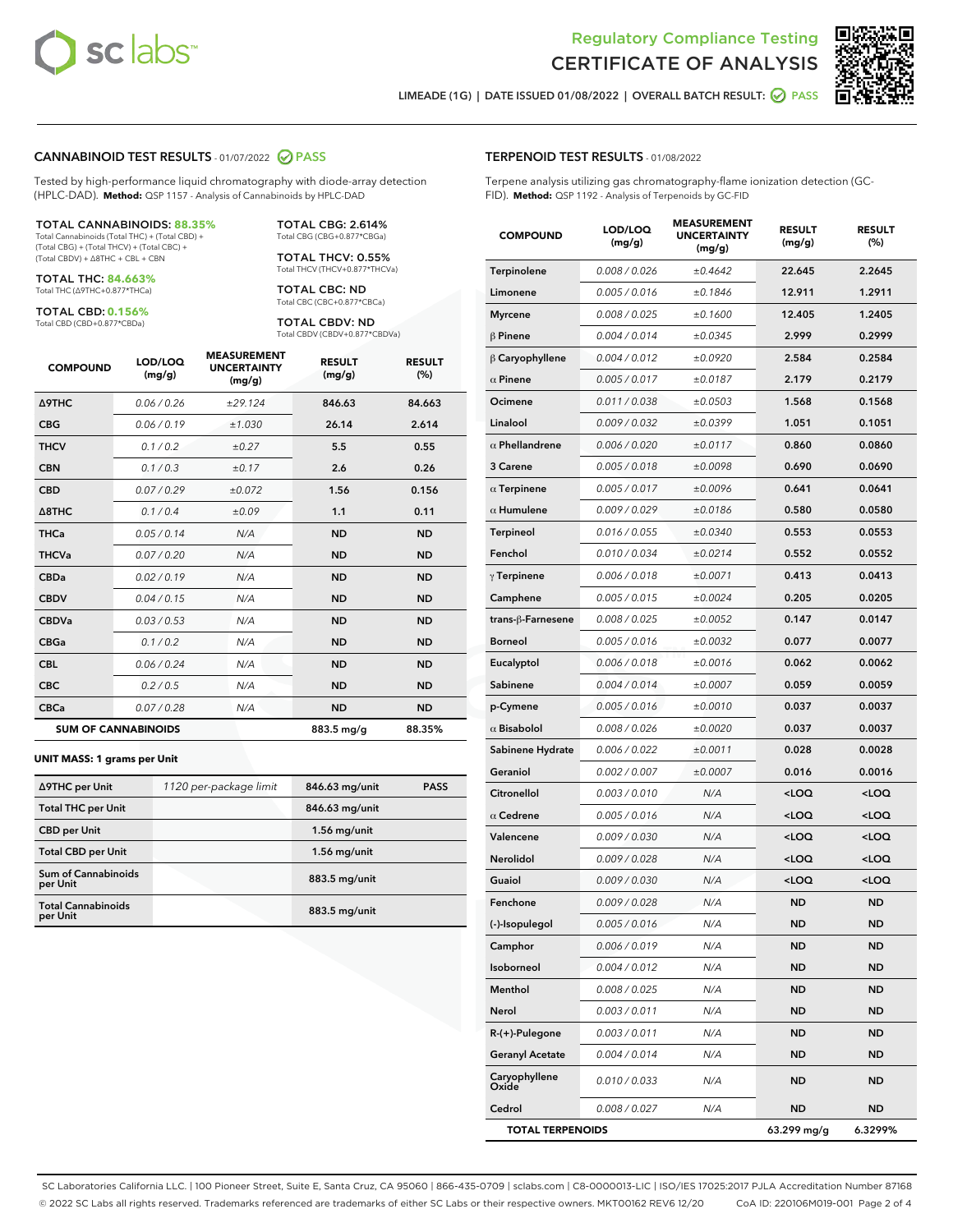



LIMEADE (1G) | DATE ISSUED 01/08/2022 | OVERALL BATCH RESULT: 2 PASS

# CATEGORY 1 PESTICIDE TEST RESULTS - 01/08/2022 2 PASS

Pesticide and plant growth regulator analysis utilizing high-performance liquid chromatography-mass spectrometry (HPLC-MS) or gas chromatography-mass spectrometry (GC-MS). \*GC-MS utilized where indicated. **Method:** QSP 1212 - Analysis of Pesticides and Mycotoxins by LC-MS or QSP 1213 - Analysis of Pesticides by GC-MS

| <b>COMPOUND</b>             | LOD/LOQ<br>$(\mu g/g)$ | <b>ACTION</b><br><b>LIMIT</b><br>$(\mu g/g)$ | <b>MEASUREMENT</b><br><b>UNCERTAINTY</b><br>$(\mu g/g)$ | <b>RESULT</b><br>$(\mu g/g)$ | <b>RESULT</b> |
|-----------------------------|------------------------|----------------------------------------------|---------------------------------------------------------|------------------------------|---------------|
| Aldicarb                    | 0.03/0.08              | $>$ LOD                                      | N/A                                                     | <b>ND</b>                    | <b>PASS</b>   |
| Carbofuran                  | 0.02 / 0.05            | $\ge$ LOD                                    | N/A                                                     | <b>ND</b>                    | <b>PASS</b>   |
| Chlordane*                  | 0.03/0.08              | $>$ LOD                                      | N/A                                                     | <b>ND</b>                    | <b>PASS</b>   |
| Chlorfenapyr*               | 0.03 / 0.10            | $\ge$ LOD                                    | N/A                                                     | <b>ND</b>                    | <b>PASS</b>   |
| Chlorpyrifos                | 0.02 / 0.06            | $\ge$ LOD                                    | N/A                                                     | <b>ND</b>                    | <b>PASS</b>   |
| Coumaphos                   | 0.02 / 0.07            | $\ge$ LOD                                    | N/A                                                     | <b>ND</b>                    | <b>PASS</b>   |
| Daminozide                  | 0.02 / 0.07            | $\ge$ LOD                                    | N/A                                                     | <b>ND</b>                    | <b>PASS</b>   |
| <b>DDVP</b><br>(Dichlorvos) | 0.03/0.09              | $\ge$ LOD                                    | N/A                                                     | <b>ND</b>                    | <b>PASS</b>   |
| <b>Dimethoate</b>           | 0.03 / 0.08            | $\ge$ LOD                                    | N/A                                                     | <b>ND</b>                    | <b>PASS</b>   |
| Ethoprop(hos)               | 0.03/0.10              | $\ge$ LOD                                    | N/A                                                     | <b>ND</b>                    | <b>PASS</b>   |
| Etofenprox                  | 0.02 / 0.06            | $\ge$ LOD                                    | N/A                                                     | <b>ND</b>                    | <b>PASS</b>   |
| Fenoxycarb                  | 0.03 / 0.08            | $\ge$ LOD                                    | N/A                                                     | <b>ND</b>                    | <b>PASS</b>   |
| Fipronil                    | 0.03/0.08              | $>$ LOD                                      | N/A                                                     | <b>ND</b>                    | <b>PASS</b>   |
| Imazalil                    | 0.02 / 0.06            | $\ge$ LOD                                    | N/A                                                     | <b>ND</b>                    | <b>PASS</b>   |
| Methiocarb                  | 0.02 / 0.07            | $\ge$ LOD                                    | N/A                                                     | <b>ND</b>                    | <b>PASS</b>   |
| Methyl<br>parathion         | 0.03/0.10              | $\ge$ LOD                                    | N/A                                                     | <b>ND</b>                    | <b>PASS</b>   |
| <b>Mevinphos</b>            | 0.03/0.09              | $\ge$ LOD                                    | N/A                                                     | <b>ND</b>                    | <b>PASS</b>   |
| Paclobutrazol               | 0.02 / 0.05            | $>$ LOD                                      | N/A                                                     | <b>ND</b>                    | <b>PASS</b>   |
| Propoxur                    | 0.03/0.09              | $\ge$ LOD                                    | N/A                                                     | <b>ND</b>                    | <b>PASS</b>   |
| Spiroxamine                 | 0.03 / 0.08            | $\ge$ LOD                                    | N/A                                                     | <b>ND</b>                    | <b>PASS</b>   |
| Thiacloprid                 | 0.03/0.10              | $\ge$ LOD                                    | N/A                                                     | <b>ND</b>                    | <b>PASS</b>   |
|                             |                        |                                              |                                                         |                              |               |

### CATEGORY 2 PESTICIDE TEST RESULTS - 01/08/2022 2 PASS

| <b>COMPOUND</b>          | LOD/LOO<br>$(\mu g/g)$ | <b>ACTION</b><br>LIMIT<br>$(\mu g/g)$ | <b>MEASUREMENT</b><br><b>UNCERTAINTY</b><br>$(\mu g/g)$ | <b>RESULT</b><br>$(\mu g/g)$ | <b>RESULT</b> |
|--------------------------|------------------------|---------------------------------------|---------------------------------------------------------|------------------------------|---------------|
| Abamectin                | 0.03/0.10              | 0.1                                   | N/A                                                     | <b>ND</b>                    | <b>PASS</b>   |
| Acephate                 | 0.02/0.07              | 0.1                                   | N/A                                                     | <b>ND</b>                    | <b>PASS</b>   |
| Acequinocyl              | 0.02/0.07              | 0.1                                   | N/A                                                     | <b>ND</b>                    | <b>PASS</b>   |
| Acetamiprid              | 0.02/0.05              | 0.1                                   | N/A                                                     | <b>ND</b>                    | <b>PASS</b>   |
| Azoxystrobin             | 0.02/0.07              | 0.1                                   | N/A                                                     | <b>ND</b>                    | <b>PASS</b>   |
| <b>Bifenazate</b>        | 0.01/0.04              | 0.1                                   | N/A                                                     | <b>ND</b>                    | <b>PASS</b>   |
| <b>Bifenthrin</b>        | 0.02/0.05              | 3                                     | N/A                                                     | <b>ND</b>                    | <b>PASS</b>   |
| <b>Boscalid</b>          | 0.03/0.09              | 0.1                                   | N/A                                                     | <b>ND</b>                    | <b>PASS</b>   |
| Captan                   | 0.19/0.57              | 0.7                                   | N/A                                                     | <b>ND</b>                    | <b>PASS</b>   |
| Carbaryl                 | 0.02/0.06              | 0.5                                   | N/A                                                     | <b>ND</b>                    | <b>PASS</b>   |
| Chlorantranilip-<br>role | 0.04/0.12              | 10                                    | N/A                                                     | <b>ND</b>                    | <b>PASS</b>   |
| Clofentezine             | 0.03/0.09              | 0.1                                   | N/A                                                     | <b>ND</b>                    | <b>PASS</b>   |

# CATEGORY 2 PESTICIDE TEST RESULTS - 01/08/2022 continued

| <b>COMPOUND</b>               | LOD/LOQ<br>(µg/g) | <b>ACTION</b><br>LIMIT<br>$(\mu g/g)$ | <b>MEASUREMENT</b><br><b>UNCERTAINTY</b><br>(µg/g) | <b>RESULT</b><br>(µg/g) | <b>RESULT</b> |
|-------------------------------|-------------------|---------------------------------------|----------------------------------------------------|-------------------------|---------------|
| Cyfluthrin                    | 0.12 / 0.38       | 2                                     | N/A                                                | ND                      | <b>PASS</b>   |
| Cypermethrin                  | 0.11 / 0.32       | 1                                     | N/A                                                | ND                      | <b>PASS</b>   |
| Diazinon                      | 0.02 / 0.05       | 0.1                                   | N/A                                                | ND                      | <b>PASS</b>   |
| Dimethomorph                  | 0.03 / 0.09       | $\overline{2}$                        | N/A                                                | <b>ND</b>               | <b>PASS</b>   |
| Etoxazole                     | 0.02 / 0.06       | 0.1                                   | N/A                                                | ND                      | <b>PASS</b>   |
| Fenhexamid                    | 0.03 / 0.09       | 0.1                                   | N/A                                                | ND                      | <b>PASS</b>   |
| Fenpyroximate                 | 0.02 / 0.06       | 0.1                                   | N/A                                                | <b>ND</b>               | <b>PASS</b>   |
| Flonicamid                    | 0.03 / 0.10       | 0.1                                   | N/A                                                | <b>ND</b>               | <b>PASS</b>   |
| Fludioxonil                   | 0.03 / 0.10       | 0.1                                   | N/A                                                | <b>ND</b>               | <b>PASS</b>   |
| Hexythiazox                   | 0.02 / 0.07       | 0.1                                   | N/A                                                | <b>ND</b>               | <b>PASS</b>   |
| Imidacloprid                  | 0.04 / 0.11       | 5                                     | N/A                                                | <b>ND</b>               | <b>PASS</b>   |
| Kresoxim-methyl               | 0.02 / 0.07       | 0.1                                   | N/A                                                | ND                      | <b>PASS</b>   |
| Malathion                     | 0.03 / 0.09       | 0.5                                   | N/A                                                | <b>ND</b>               | <b>PASS</b>   |
| Metalaxyl                     | 0.02 / 0.07       | $\overline{c}$                        | N/A                                                | <b>ND</b>               | <b>PASS</b>   |
| Methomyl                      | 0.03 / 0.10       | 1                                     | N/A                                                | ND                      | <b>PASS</b>   |
| Myclobutanil                  | 0.03/0.09         | 0.1                                   | N/A                                                | <b>ND</b>               | <b>PASS</b>   |
| Naled                         | 0.02 / 0.07       | 0.1                                   | N/A                                                | ND                      | <b>PASS</b>   |
| Oxamyl                        | 0.04 / 0.11       | 0.5                                   | N/A                                                | ND                      | <b>PASS</b>   |
| Pentachloronitro-<br>benzene* | 0.03 / 0.09       | 0.1                                   | N/A                                                | ND                      | <b>PASS</b>   |
| Permethrin                    | 0.04/0.12         | 0.5                                   | N/A                                                | <b>ND</b>               | <b>PASS</b>   |
| Phosmet                       | 0.03 / 0.10       | 0.1                                   | N/A                                                | ND                      | <b>PASS</b>   |
| Piperonylbu-<br>toxide        | 0.02 / 0.07       | 3                                     | N/A                                                | <b>ND</b>               | <b>PASS</b>   |
| Prallethrin                   | 0.03 / 0.08       | 0.1                                   | N/A                                                | <b>ND</b>               | <b>PASS</b>   |
| Propiconazole                 | 0.02 / 0.07       | 0.1                                   | N/A                                                | ND                      | <b>PASS</b>   |
| Pyrethrins                    | 0.04 / 0.12       | 0.5                                   | N/A                                                | ND                      | <b>PASS</b>   |
| Pyridaben                     | 0.02 / 0.07       | 0.1                                   | N/A                                                | <b>ND</b>               | <b>PASS</b>   |
| Spinetoram                    | 0.02 / 0.07       | 0.1                                   | N/A                                                | ND                      | <b>PASS</b>   |
| Spinosad                      | 0.02 / 0.07       | 0.1                                   | N/A                                                | ND                      | <b>PASS</b>   |
| Spiromesifen                  | 0.02 / 0.05       | 0.1                                   | N/A                                                | <b>ND</b>               | <b>PASS</b>   |
| Spirotetramat                 | 0.02 / 0.06       | 0.1                                   | N/A                                                | ND                      | <b>PASS</b>   |
| Tebuconazole                  | 0.02 / 0.07       | 0.1                                   | N/A                                                | ND                      | <b>PASS</b>   |
| Thiamethoxam                  | 0.03 / 0.10       | 5                                     | N/A                                                | <b>ND</b>               | <b>PASS</b>   |
| Trifloxystrobin               | 0.03 / 0.08       | 0.1                                   | N/A                                                | <b>ND</b>               | <b>PASS</b>   |

SC Laboratories California LLC. | 100 Pioneer Street, Suite E, Santa Cruz, CA 95060 | 866-435-0709 | sclabs.com | C8-0000013-LIC | ISO/IES 17025:2017 PJLA Accreditation Number 87168 © 2022 SC Labs all rights reserved. Trademarks referenced are trademarks of either SC Labs or their respective owners. MKT00162 REV6 12/20 CoA ID: 220106M019-001 Page 3 of 4